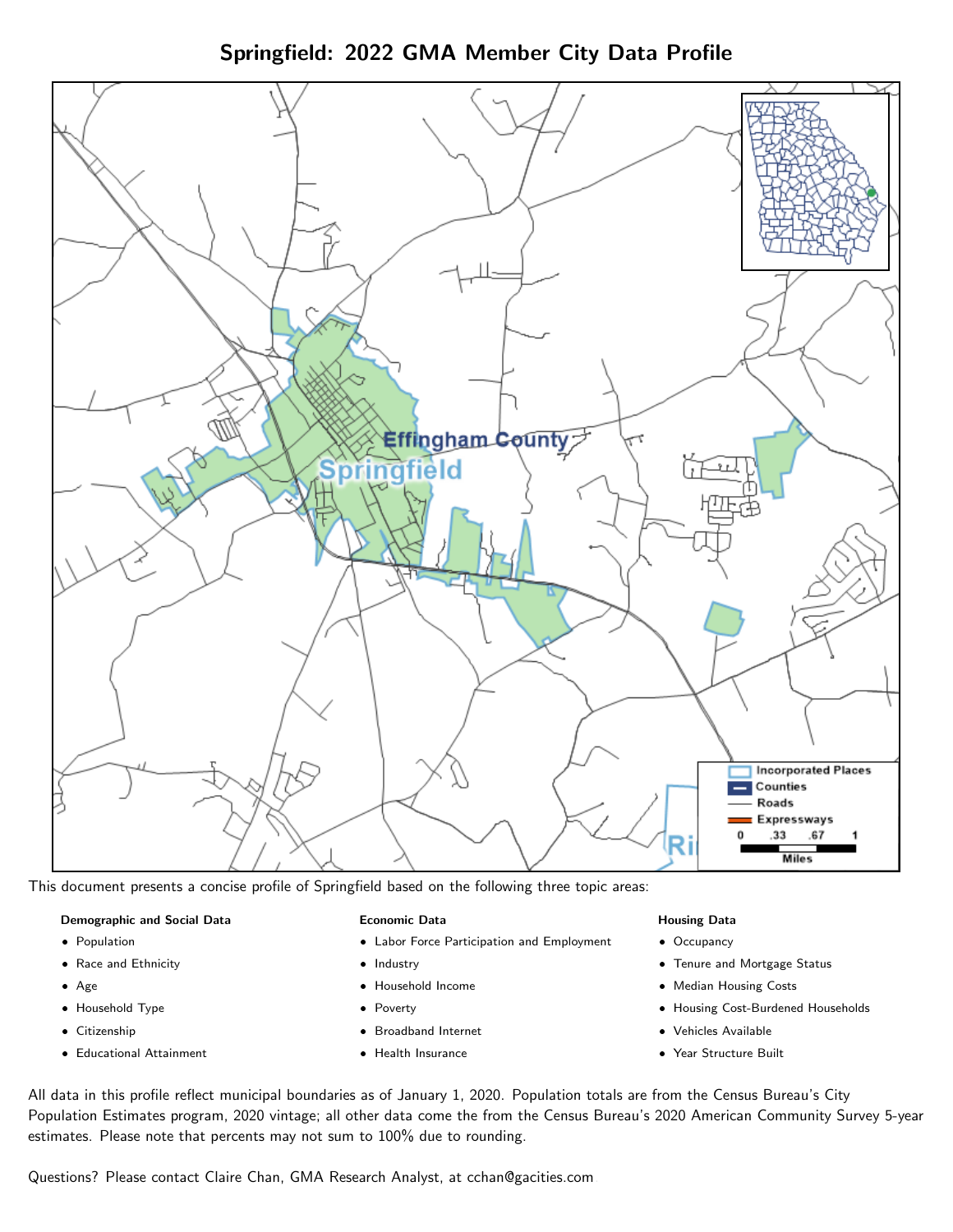# Springfield: Demographic and Social





**Citizenship** 

| <b>Native Born</b><br>100% |  |
|----------------------------|--|

Race and Ethnicity



Source: U.S. Census Bureau, City Population Estimates, 2020 vintage Source: American Community Survey, 2020 5-year estimates, table B03002

# Household Type



Source: American Community Survey, 2020 5-year estimates, table B01001 Source: American Community Survey, 2020 5-year estimates, table B11001

### Educational Attainment



Source: American Community Survey, 2020 5-year estimates, table B05002 Source: American Community Survey, 2020 5-year estimates, table B15002

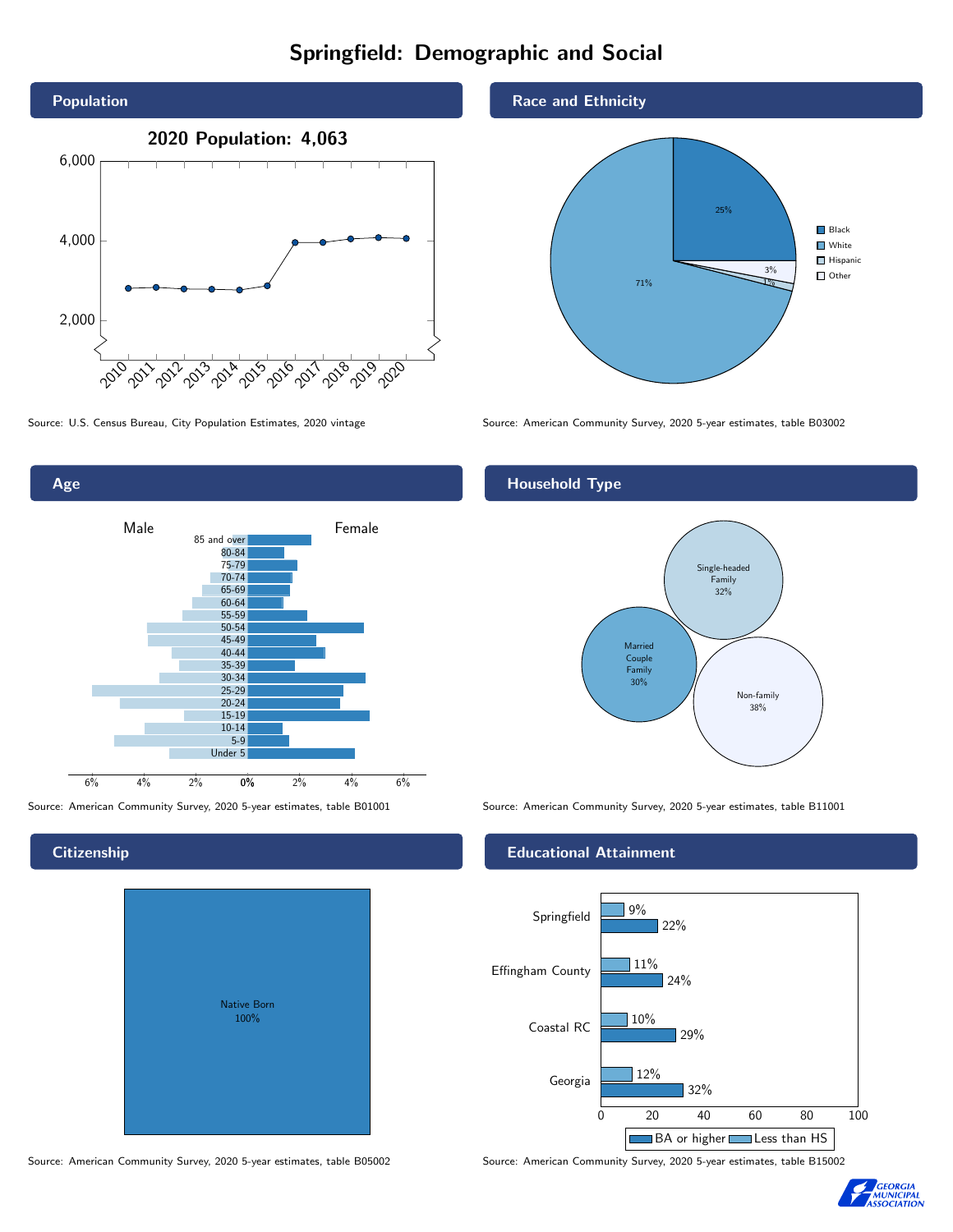# Springfield: Economic



Source: American Community Survey, 2020 5-year estimates, table B23001 Note: Unemployment rate is based upon the civilian labor force.



Source: American Community Survey, 2020 5-year estimates, tables B19013 and B19025 Source: American Community Survey, 2020 5-year estimates, table B17010



## Industry

| Agriculture, forestry, fishing and hunting, and mining      | $1\%$ |
|-------------------------------------------------------------|-------|
| Construction                                                |       |
| Manufacturing                                               | 14%   |
| <b>Wholesale Trade</b>                                      | 2%    |
| Retail Trade                                                | 5%    |
| Transportation and warehousing, and utilities               |       |
| Information                                                 |       |
| Finance and insurance, real estate, rental, leasing         |       |
| Professional, scientific, mgt, administrative, waste mgt    |       |
| Educational services, and health care and social assistance |       |
| Arts, entertainment, recreation, accommodation, food        |       |
| service                                                     |       |
| Other services, except public administration                |       |
| Public administration                                       |       |

Source: American Community Survey, 2020 5-year estimates, table C24030

# Poverty



#### Health Insurance



Source: American Community Survey, 2020 5-year estimates, table B28002 Source: American Community Survey, 2020 5-year estimates, table B18135